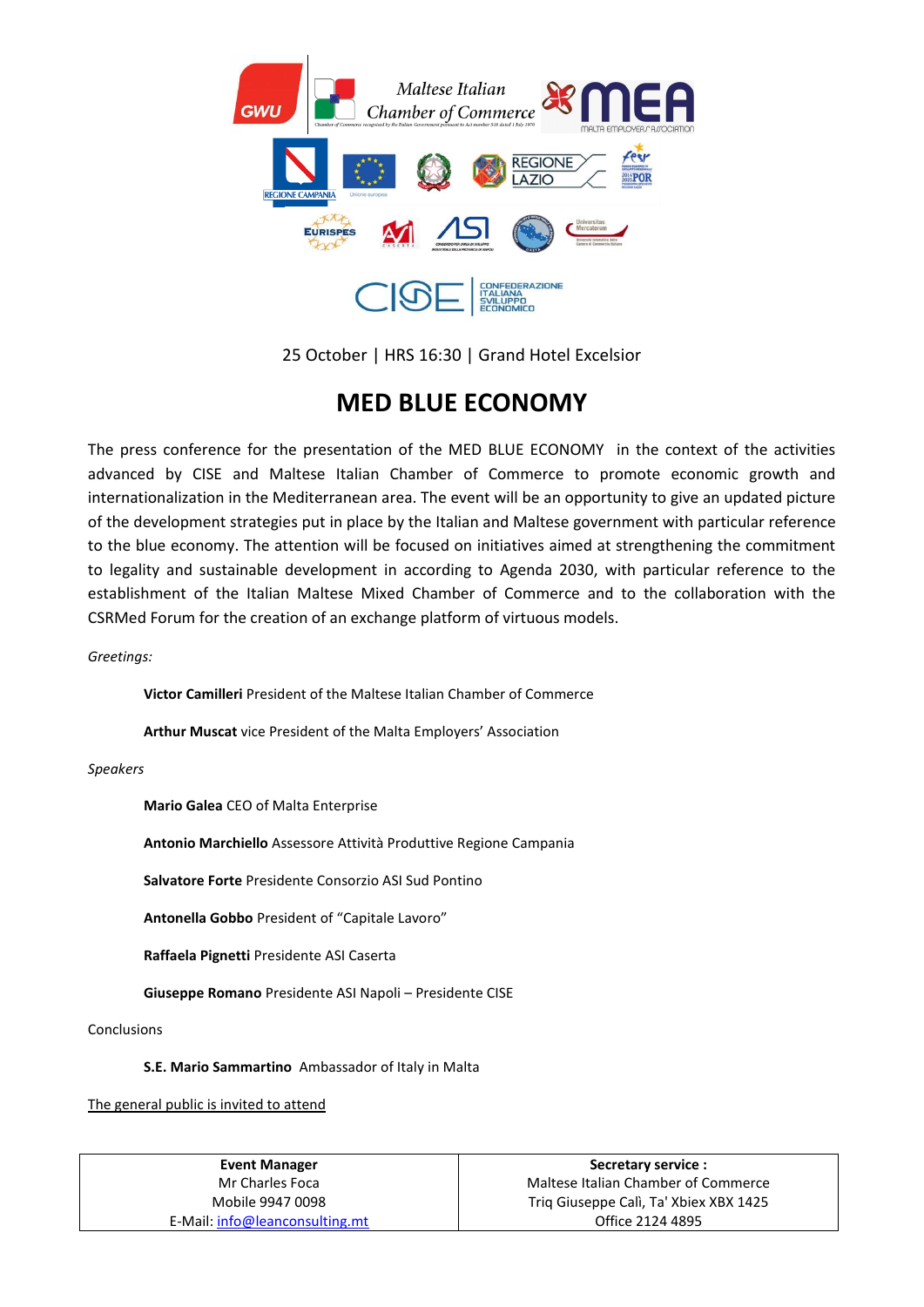

26 October | HRS 09:30 to 13:00| General Workers Union - MEMORIAL BUILDING

### **MED BLUE ECONOMY: Possible models of development**

Round table: The Mediterranean Macroregion is a model of interchange for sustainable and replicable growth. From taxation to labor standards applicable in special economic areas, blockchain as a simplification tool for the movement of goods and people. Reduce the environmental impact of mobility and strengthen intermodal micro hubs.

*Introduction* 

**Josef Bugeja** General Workers' Union Secretary General

*Speakers* 

**Hon. Christian Cardona** Minister for the Economy, Investment and Small Business of Malta

**Hon. Andrea Cozzolino EU Parlament** Vice president for the commission on regional development

**Hon Silvio Schembri** Parliamentary Secretary for Financial Services, Digital Economy and Innovation

**Ronald Mizzi** Permanent Secretary Minister for Tourism in Malta.

**Antonio Marchiello** Councilor for productive activities of the Region of Campania

**David Magro** CEO Malta Freeport Corporation Ltd

**Dolores Sammut Bonnici** President Malta Employers' Association

**Stanislao Filice** Vice President Maltese Italian chamber of commerce

**Antonello Florio** Secretary of Maltese Italian commerce association

**Danilo Iervolino** President Universitas Mercatorum

**Daniel Aquilina** Chairman Malta Marittima Agency

**Andrea Pappalardo** President Com.It.Es Ginevra

**Robert Borg** Treasurer Maltese Italian chamber of commerce

| Event Manager                  | Secretary service :                    |
|--------------------------------|----------------------------------------|
| Mr Charles Foca                | Maltese Italian Chamber of Commerce    |
| Mobile 9947 0098               | Triq Giuseppe Calì, Ta' Xbiex XBX 1425 |
| E-Mail: info@leanconsulting.mt | Office 2124 4895                       |
|                                |                                        |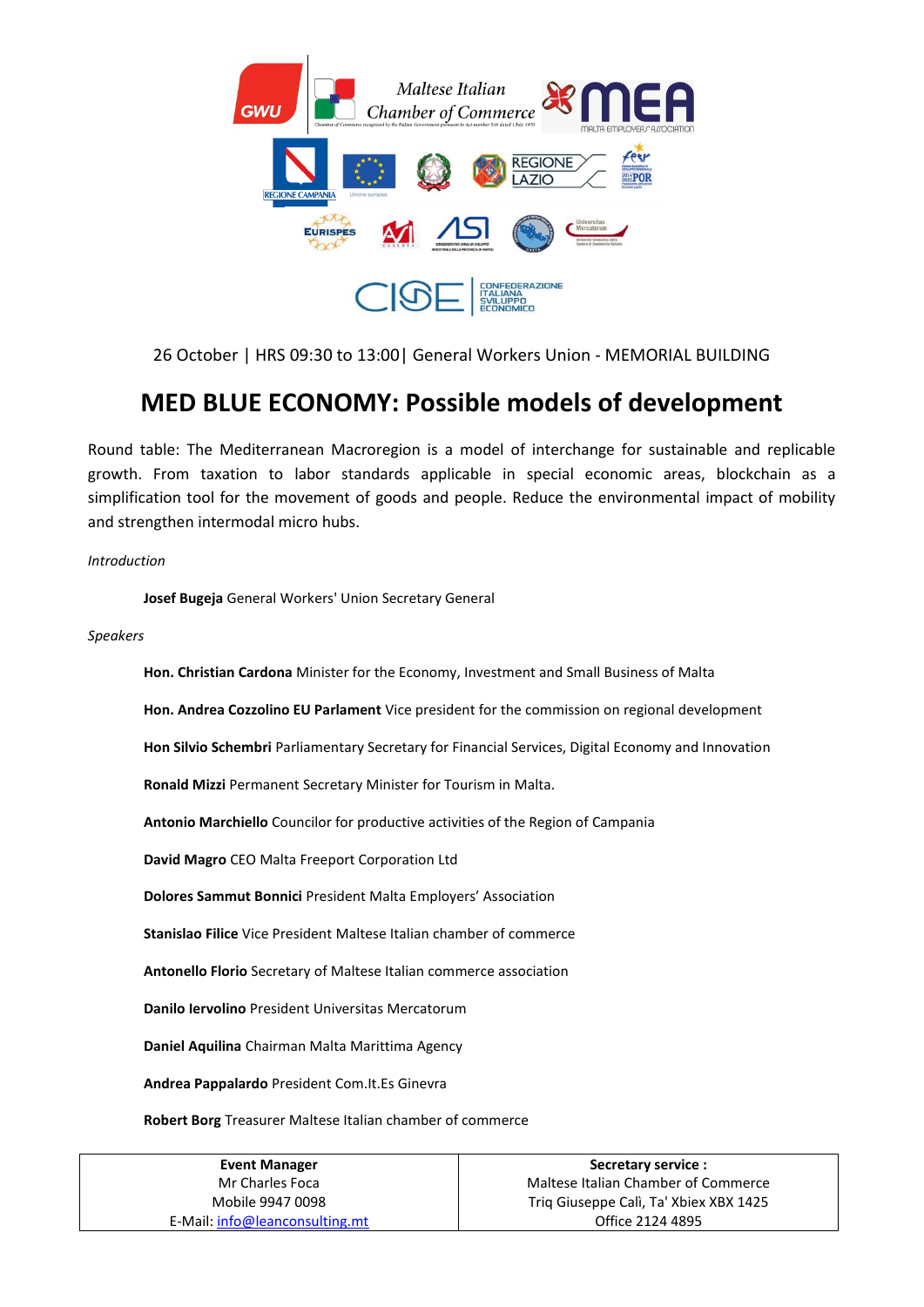

**Antonella Gobbo** President of "Capitale Lavoro"

**Salvatore Forte** President Consorzio ASI Sud Pontino

**Raffaela Pignetti** President ASI Caserta

Conclusions

**Giuseppe Romano** President ASI Napoli – Presidente CISE

The general public is invited to attend

**Registration is required for companies to obtain a space for the stand for activities B2B**

**It is free for Members of MEA, GWU and MICC**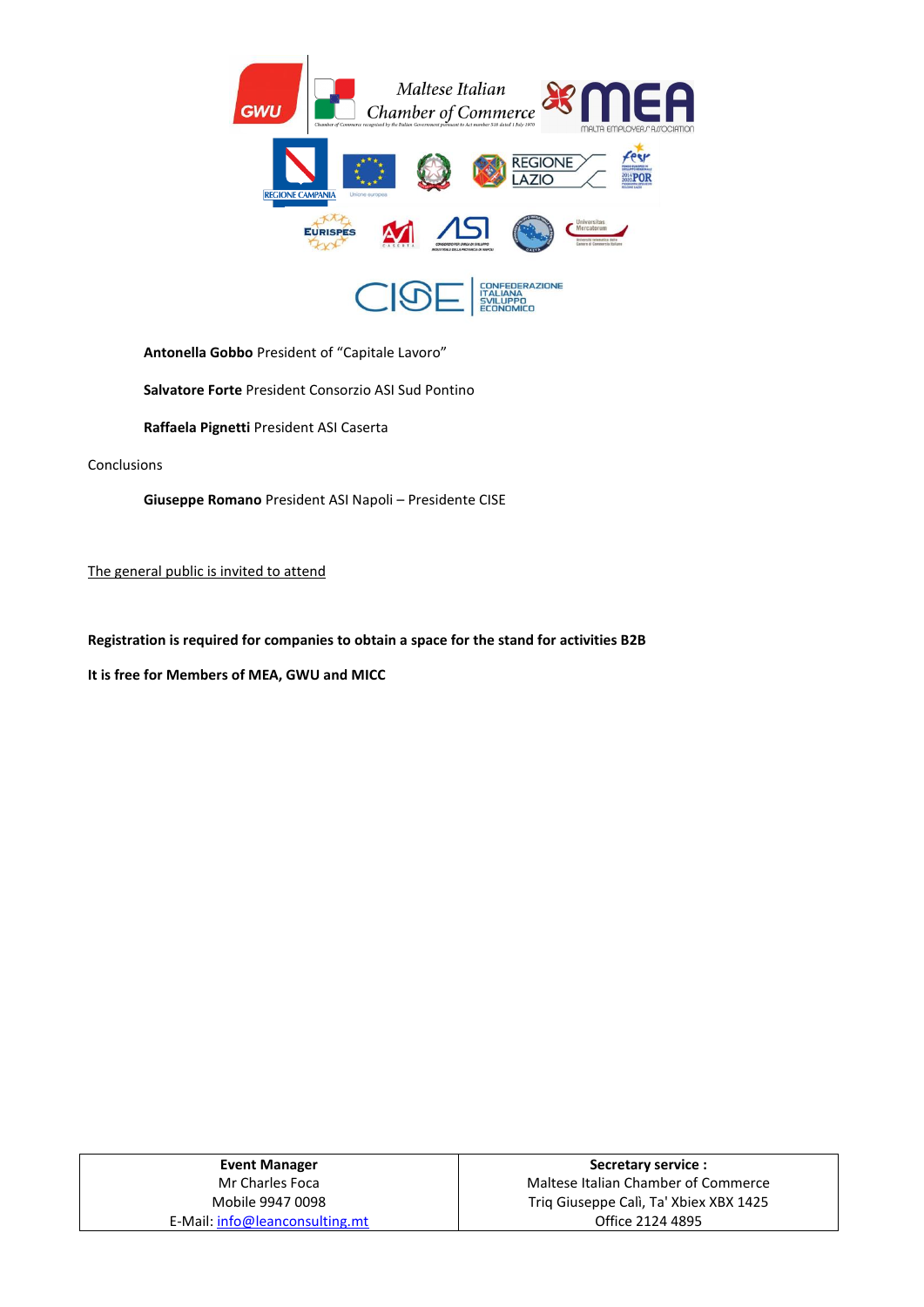

26 October | HRS 15:30 to 18:300| Grand Hotel Excelsior

## **WORKSHOP**

### **Orientation towards the process of internationalization**

- Services for the realization of sectorial and punctual market studies;
- Design, production of informative and promotional materials;
- Quality certification, registration and protection of the brand in the target markets;
- Internationalization of the company in the Italian market, Malta, Brazil, Russia and Tunisia.
- Provision of a Temporary Export Manager;
- Obtaining, validating and defending patents and other intangible assets on international markets;
- Services for Innovation on the expansion project for new markets;
- Critical Success Factors to ensure a sustainable foreign direct investment in Malta.

#### Speakers

**Stanislao Filice** Vice President Maltese Italian Chamber of Commerce

**Joseph Farrugia** Director General at Malta Employers' Association

**Emmanuel Mazzitelli** Business Development BEAT Ltd

**Robert Ebejer** CEO Lean Consulting Accountants Ltd

**Mark Refalo** Refalo & Zammit Pace Advocates

**Michelle Portelli** CEO REANDA Malta Ltd

**RESERVED - Registration is required for companies - free for Members of GWU, MEA and MICC** 

| <b>Event Manager</b>           |
|--------------------------------|
| Mr Charles Foca                |
| Mobile 9947 0098               |
| E-Mail: info@leanconsulting.mt |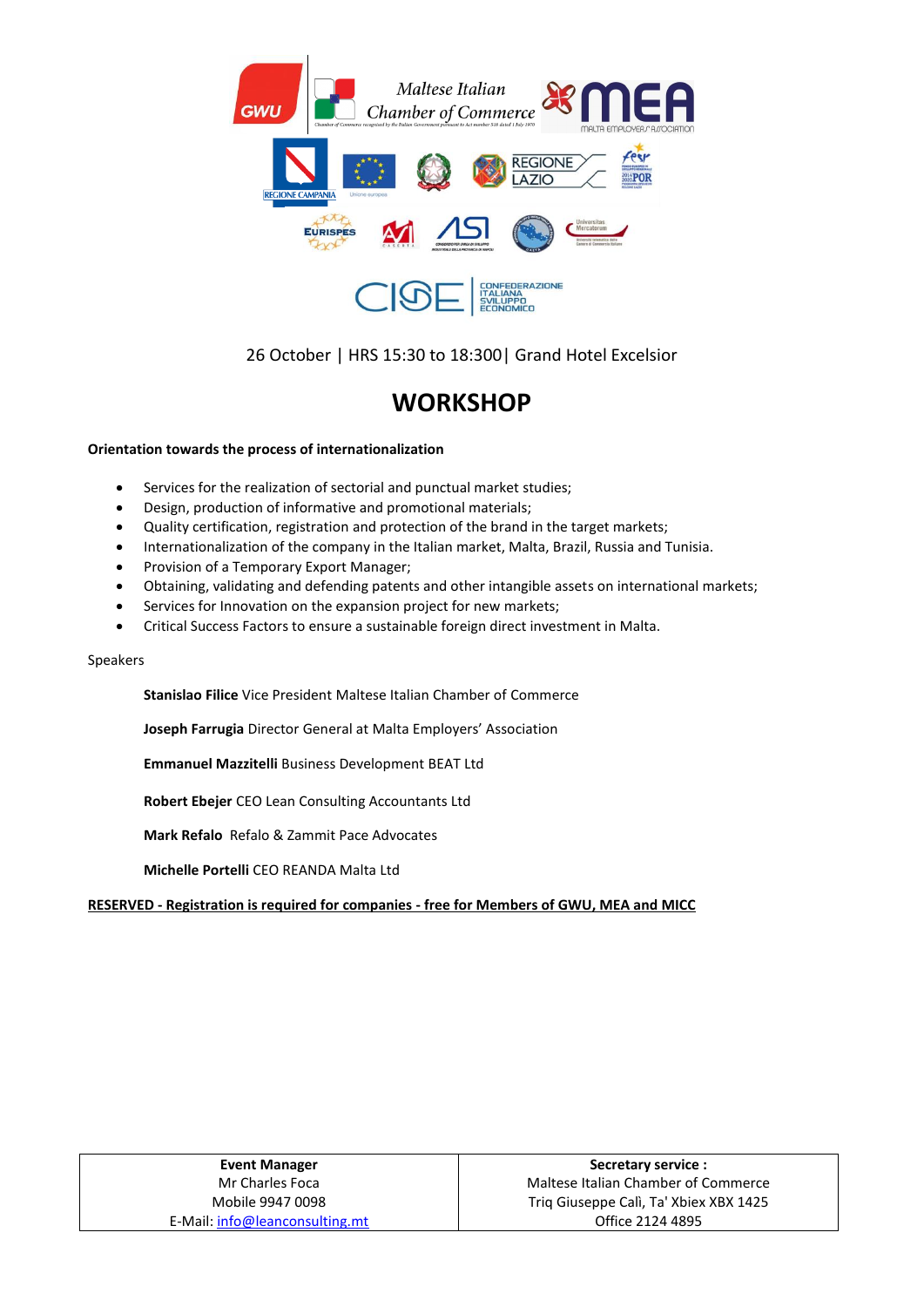

### 26 October | HRS 20:30 | SHARMA RESTAURANT - Portomaso

## **Institutional Dinner**

Sharma is highly praised for bringing together food from the Orient to meet in the Mediterranean with traditional Maltese food. The choices on the menu includes the most popular Maltese dishes with the special Sharma stamp on them.

**Reserved event RSVP**

Event Manager: Mr Charles Foca Mobile 9947 0098 E-Mail: [info@leanconsulting.mt](mailto:info@leanconsulting.mt)

**Event Manager**  Mr Charles Foca Mobile 9947 0098 E-Mail: [info@leanconsulting.mt](mailto:info@leanconsulting.mt)